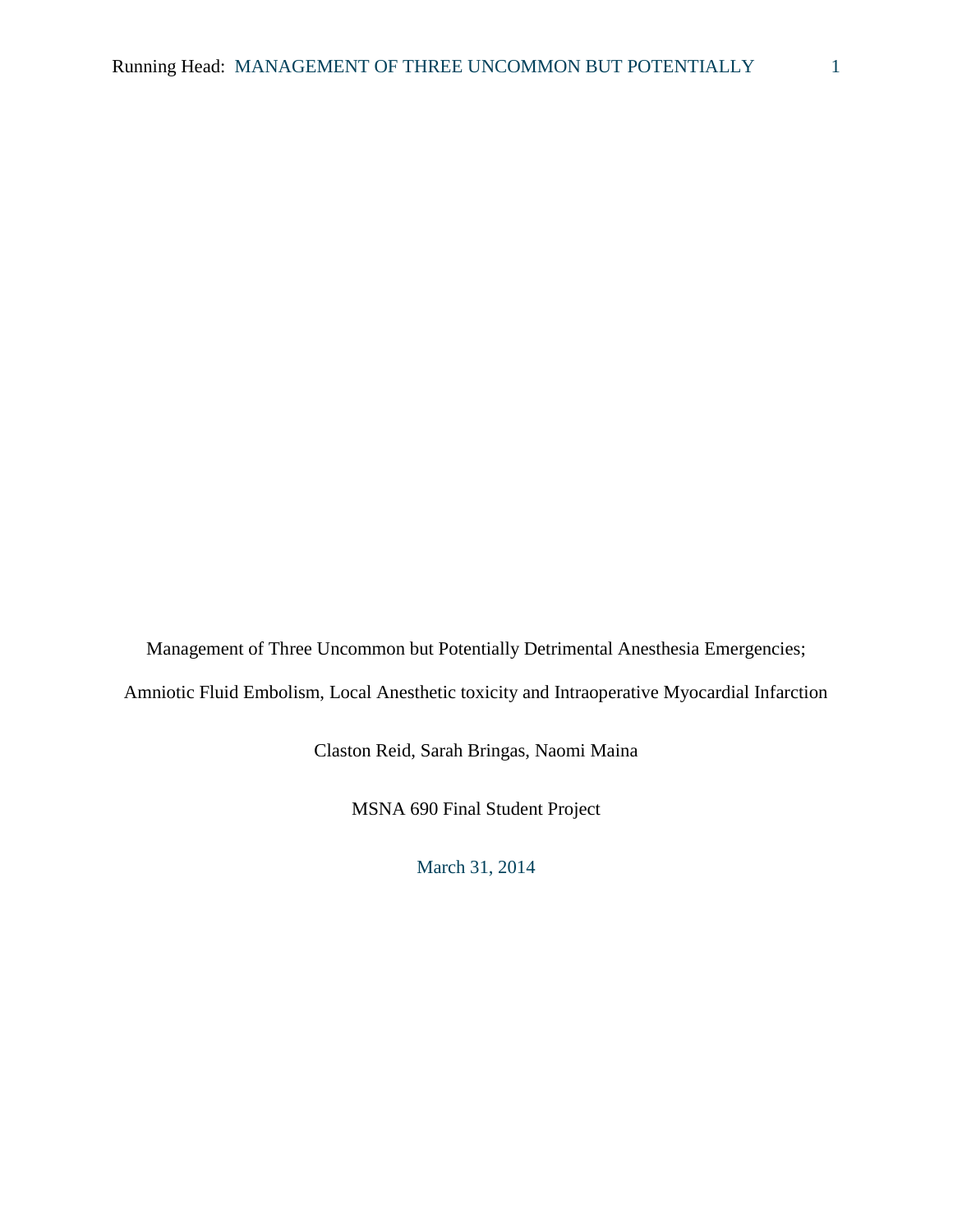**Title:** Management of uncommon but potentially detrimental anesthesia emergencies; amniotic fluid embolism, local anesthetic toxicity and intraoperative myocardial infarction.

# **Problem:**

Operating room emergencies can pose serious threats to the patient as well as all the staff members that are in direct and indirect care of that patient. The precarious position in which the anesthetized patient is in, lends for detrimental outcomes when complications arises. Of interest to the authors of this paper are three uncommon yet potentially deleterious emergencies. These are: Amniotic fluid embolism, Local Anesthetic Toxicity and Intraoperative Myocardial infarction.

While the incidence of some of these emergencies may be as low as  $0.01\%$ , as is the case of local anesthetic toxicity, the mortality and morbidity associated with them are exponentially higher (Goyal, 2012). As expected, taking into account the infrequency of some these emergencies and the vast array of imperative information that needs to be understood to safely practice anesthesia, authors of this paper believe that a more in depth understanding of these emergencies is needed in addition to what was present in the classroom. It would behoove any practicing anesthesia provider to have in their arsenal of knowledge a comprehensive understanding of theses emergencies and how to safely and effectively manage them.

It is the goal of the authors of this paper to thoroughly review the literature for the latest and most germane information on these topics and create an effective teaching module. A concise but information dense paper and presentation will then be synthesized and presented to the members of the Junior Anesthesia class at Adventist University of Health Sciences. The focus of the presentation and paper will be identifying and diagnosing the emergencies as well as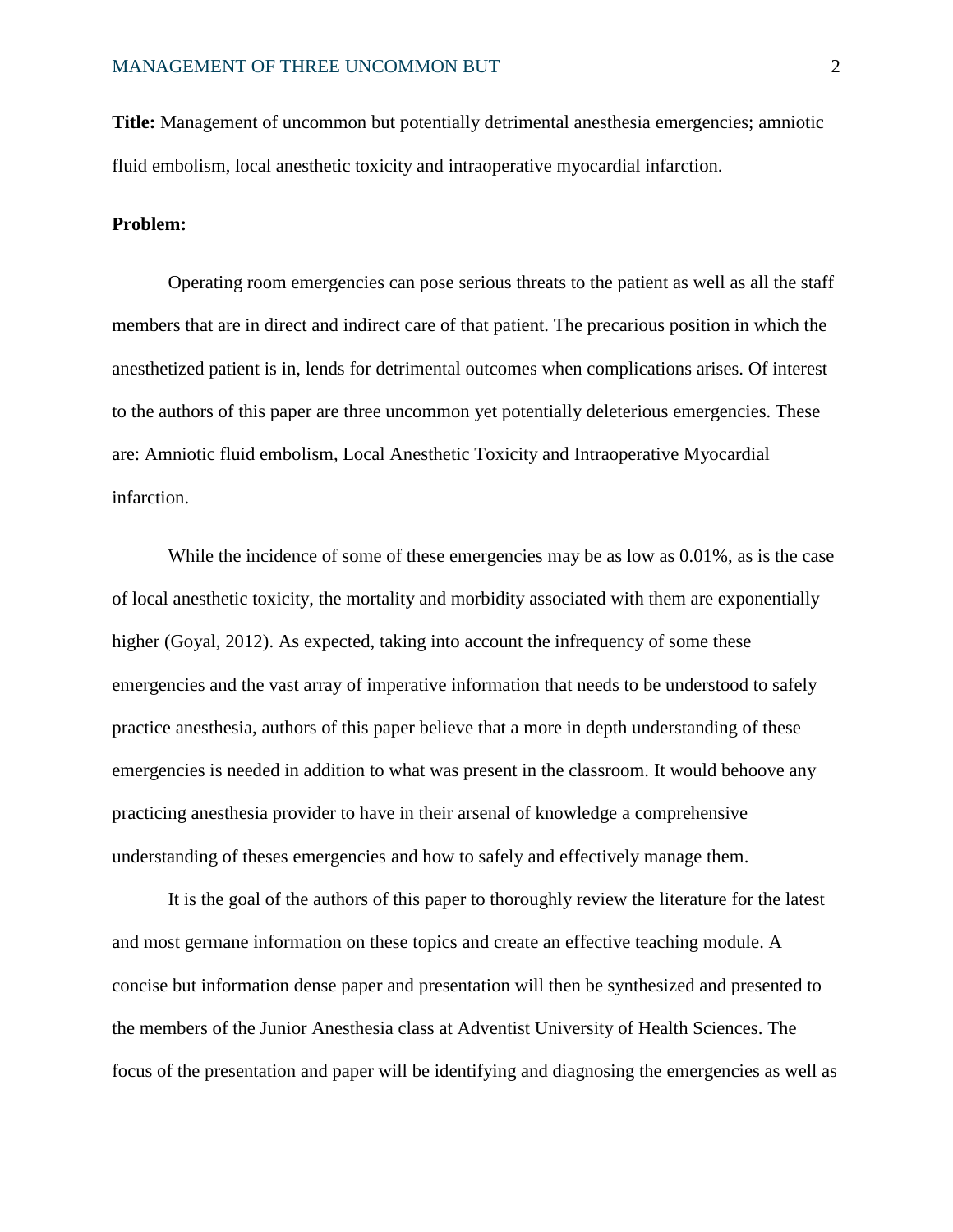providing the best evidence based treatment for managing them. Additional information will also be provided for steps that can be taken to prevent the emergencies whenever possible. Finally, to assess and evaluate the effectiveness of the literature review and presentation a pre and Post-test covering varying depths of the emergencies will be administered.

The importance of this project and the justification as to why it needs to be done cannot be overstated. The fact that the incidences of these emergencies are relatively low does not negate the significant negative impact they can potentially have on someone's life. For example, according to records from the American Society of Anesthesiologists Closed Claims Database between 1980 and 2000 one third of claims for death and brain damage after regional anesthesia were accredited to local anesthetic toxicity (Didier, 2010). That is a telling example of the dire importance of understanding and gaining the tools to manage local anesthetic toxicity and other related emergencies.

# **Review of literature:**

A detailed literature review was conducted over a period of weeks and numerous peer reviewed journal articles were read and analyzed and the most recent and strong research based articles selected. Databases such as Science Direct, Ebsco Host, Ovid, PubMed, Medline, and CINAHL which are reputable medical databases were systematically dissected and those articles deemed paramount were chosen to form the basis for this project.

### Local Anesthetic Toxicity

Before delving into the issue of local anesthetic systemic toxicity (LAST) it would be most beneficial to give a brief overview of local anesthetics and their functions. Basically speaking, local anesthetics are weak basic drugs that reversibly block the conduction of electrical impulses along nerve fibers. Local anesthetics are able to carry out their function by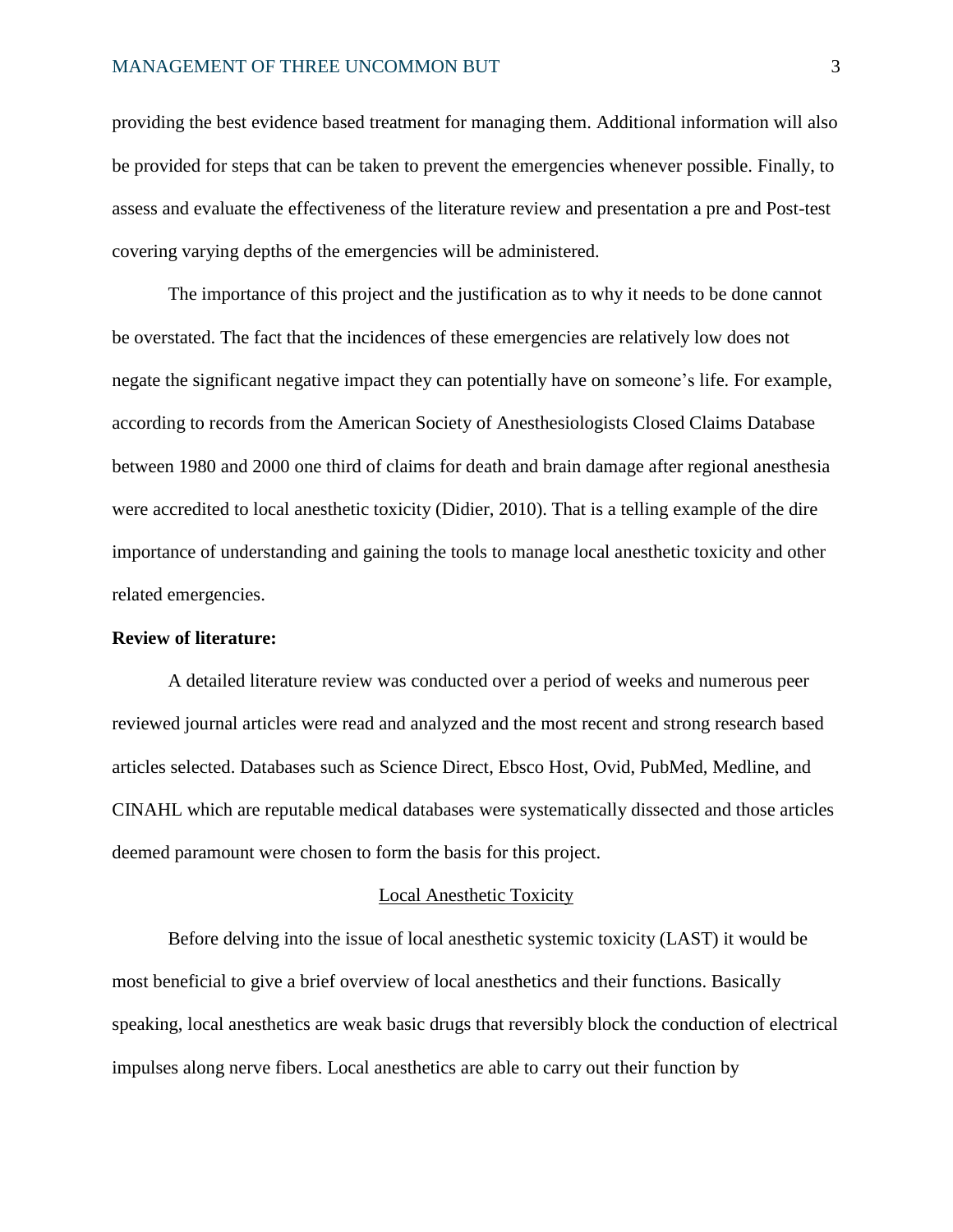antagonizing voltage gated sodium channels located at the unmyelinated gaps between Schwann cells known as the *nodes of Ranvier*. This antagonizing of the receptors prevents proper functioning of the voltage gated sodium channels and hence prevents depolarization from occurring. Without depolarization the action potential cannot be propagated along the length of the nerve and neuronal communication ceases (Nagelhout, 2013).

Berrio Valencia and Silva (2013) holds that local anesthetic systemic toxicity (LAST) is one of if not the most feared complications of regional anesthesia. The significant undesirable impact on the central nervous system and the cardiovascular system and the possibility of causing a refractory cardiorespiratory arrest gives credence to those claims. Prevention is the main goal when dealing with LAST. However, prompt recognition and early supportive treatment is of utmost importance. According to Valencia and Silva, neurological toxicity is somewhat more common than cardiac toxicity occurring in 89% of reported cases compared to 55% for cardiac. Common signs of neurologic toxicity includes: intractable seizures, agitation and complete loss of consciousness with autonomic dysfunction. Cardiac toxicity present in the form of obstinate: severe bradycardia, hypotension, tachyarrhythmia, conduction defects, wide QRS intervals, ST segment changes, ventricular fibrillation or asystole (Valencia, 2013).

In a detailed literature review conducted by Toledo (2011) the genesis of lipid therapy as a treatment for local anesthetic toxicity was studied. It was determined that LAST occurred at a rate of 4/10000. Despite the fact that this is a minute fraction, some of the possible consequences speak volumes. Symptoms of local anesthetic toxicity can begin with vague signs such as lightheadedness to tingling around the mouth to complete loss of consciousness and eventually cardiopulmonary collapse requiring resuscitation and other supportive measures. Notably, resuscitation is often prolonged when LAST is involved as the drugs duration of action dictates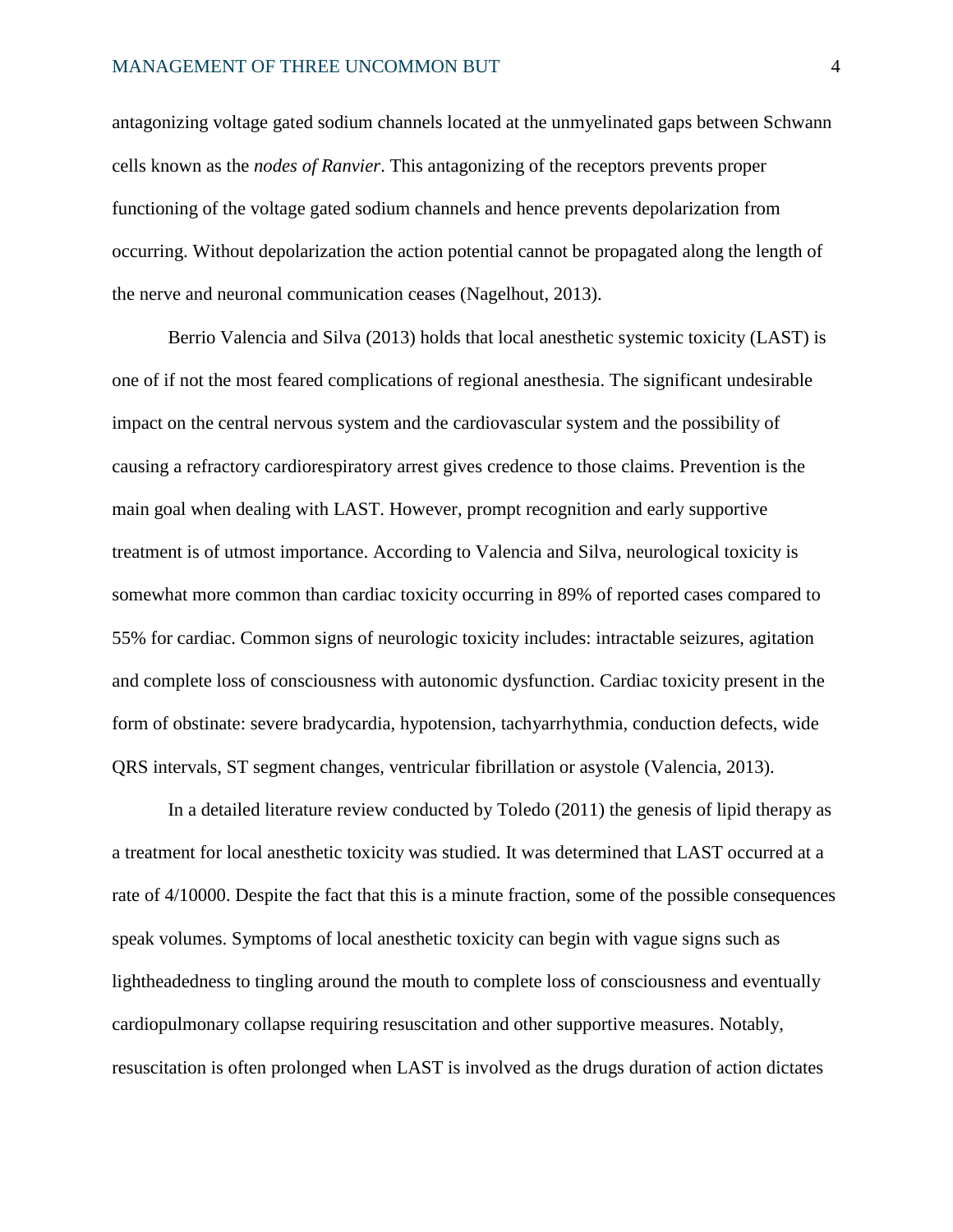the duration of the cardiopulmonary arrest and hence the success of the resuscitative efforts. In 1998 Weinberg proposed that lipid emulsion can be used as the first line of treatment for the cardio toxic effects of LAST. This proposal was made after repeated animal studies showed the undeniable benefits of lipid emulsion in treating LAST. Surprisingly, even in current times the mechanism of action is not fully understood. Some have postulated that the local anesthetic is neutralized by the lipid emulsion or that the lipid emulsion actually sequesters the local anesthetic. Others hypothesize that lipid emulsion enhances metabolism of the local anesthetic via a mitochondrial mediated process while others argue that lipid emulsion simply increases calcium concentration in myocytes leading to improved contractility. In any case, lipid therapy has been used over the last decade with some success in managing the life-threatening effects of LAST (Toledo, 2011). The specifics of lipid therapy will be outlined and detailed in the PowerPoint presentation.

Beecroft and Davies (2013) conducted a systematic literature review and found that most cases of LAST occur as a result of inadvertent intravascular injection of local anesthetic. This often occurs because the person administering the local anesthetic fails to aspirate prior to injecting the drug. Additional means for LAST to occur include absorption from the site of injection when those sites have large blood vessels in close proximity. Distribution of local anesthetic to organs with a high blood supply also accounts for some of the incidences of LAST. The rate of absorption of local anesthetics was noted to be the least when administered via the intrathecal or subcutaneous routes and greatest when administered intercostal (Beecroft, 2013).

In a meta-analysis conducted by Mulroy (2003) the systemic and cardiovascular effects of LAST were examined and conclusions were drawn on the incidences and the best preventative measures. As mentioned before the most common occurrence of LAST occurs with unintentional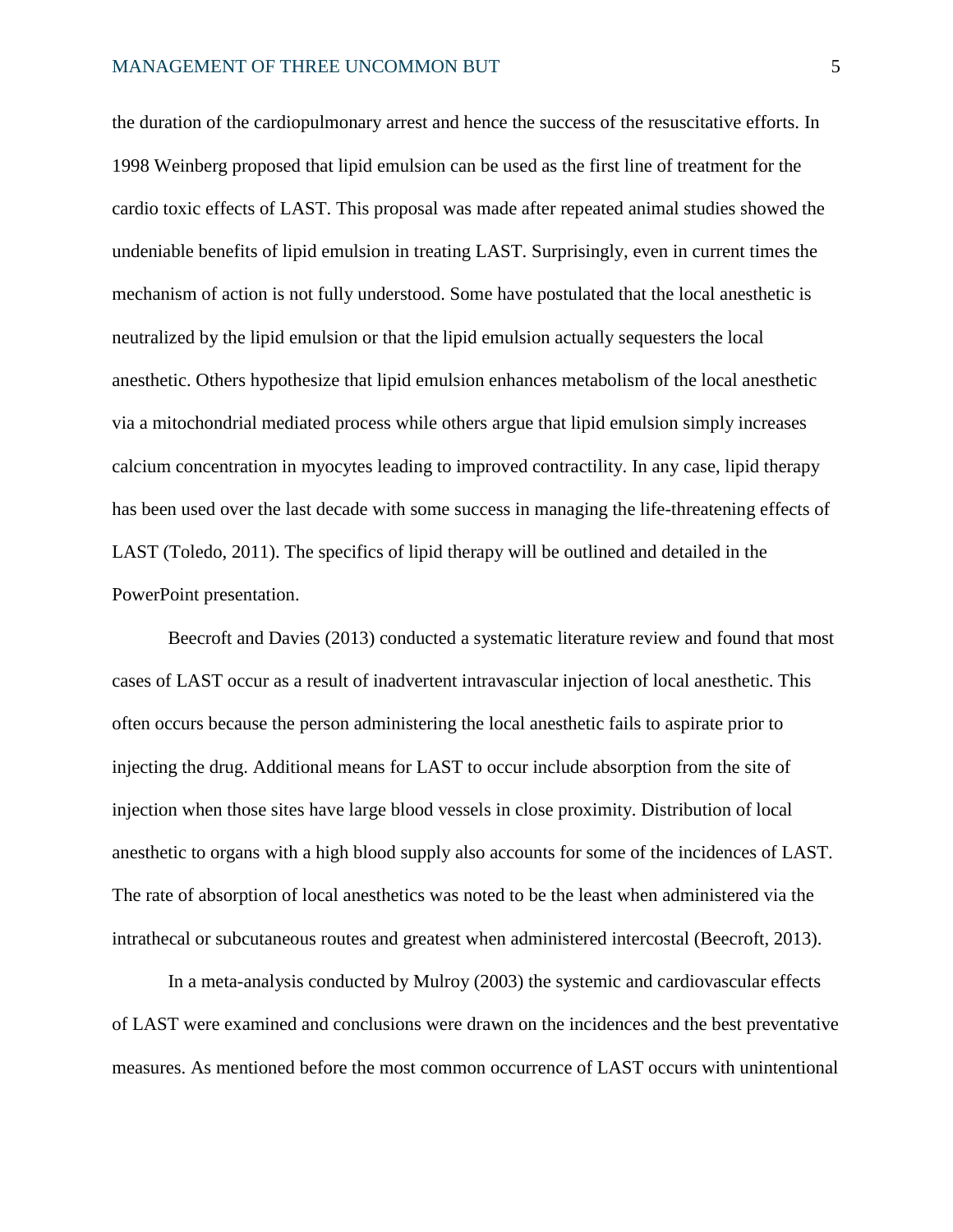injection of a local anesthetic into a vein but there have been numerous reports of intra-arterial injections as well. Intra-arterial injections are usually associated with regional anesthetic techniques involving the neck and are typically characterized by profound rapid onset of symptoms even with small amounts of injected local anesthetics. Fortunately due to the rapid flow of blood in the arterial circulation the drug is often speedily removed especially from cerebral areas. Prevention of unintentional injection of local anesthetics and the negative sequelae can be accomplished by aspirating prior to injection, incremental injection of smaller doses at a time, dose limitation to recommended maximum safe dose and the use of assistive technology such as ultrasound and peripheral nerve stimulators (Mulroy, 2003).

### Amniotic Fluid Embolism

Amniotic Fluid Embolism (AFE) is not a common condition, but it can certainly become a fatal obstetric syndrome that is exclusively related to pregnancy. It presents most frequently during labor or immediately in the post-partum period. Sudden cardiovascular collapse, altered mental status with respiratory compromise, fetal distress and the development of intravascular disseminated coagulopathy are the most common clinical presentations. Nevertheless nonclassical presentations may also befall, and the clinician must constantly consider the probability of AFE when dealing with an obstetric patient that is not progressing as expected.

 The pathophysiology of AFE is poorly understood and there are many proposals that aim to justify the entry pathways and the catastrophic effects on maternal circulation. After amniotic fluid goes in the maternal circulation a series of humoral, hemodynamic and coagulopathic changes follow leading to the signs and symptoms of amniotic fluid embolism syndrome. In the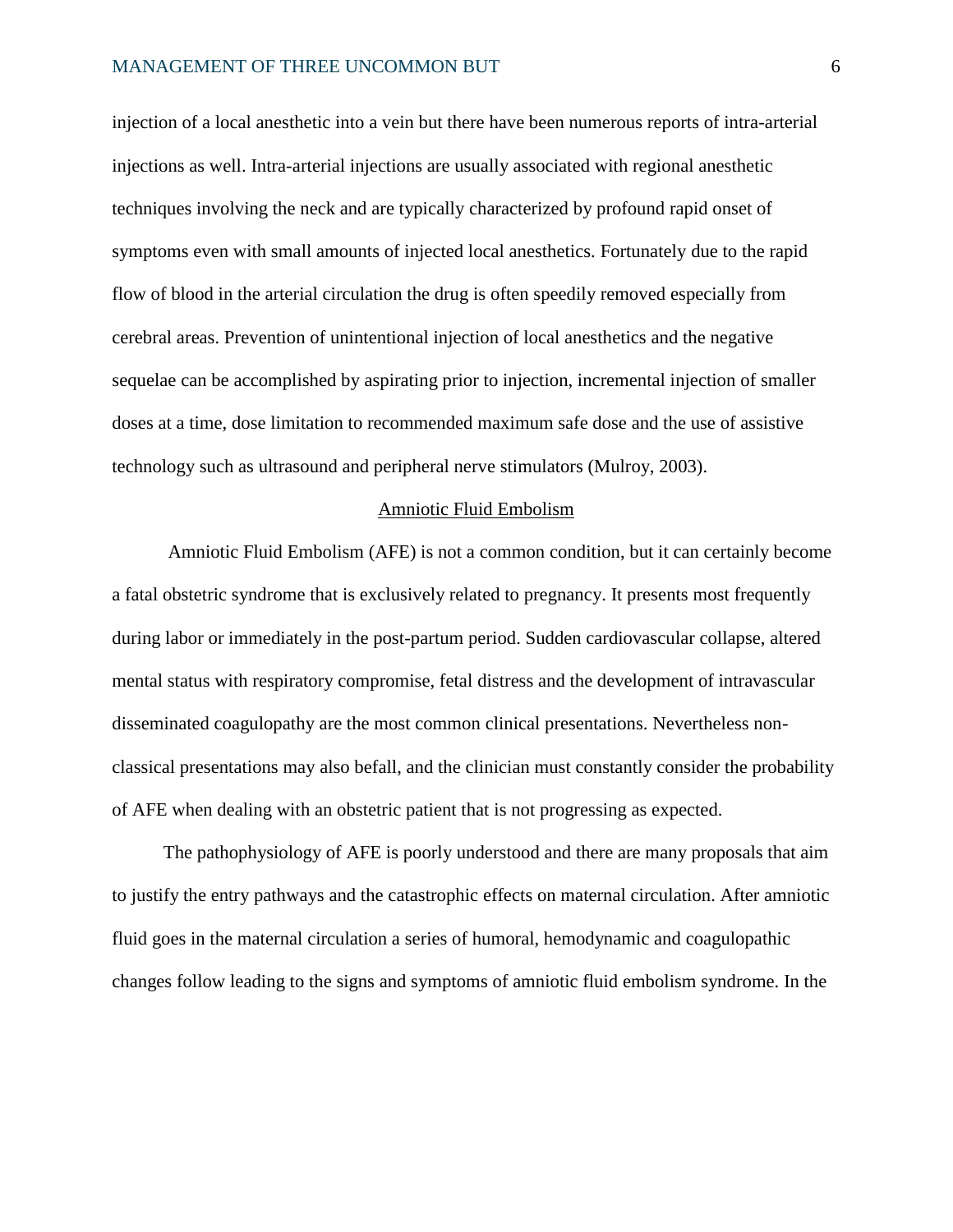past, AFE was associated with a mortality rate as high as 80%; nowadays according to recent literature, mortality rates have declined to 40-20 % with some statistics as low as 13% (Tuffnell, 2011).

Abenhaim et al., (2008) piloted a population-based cohort study by using data from the Healthcare Cost and Utilization Project and the Nationwide Inpatient Sample (NIS) containing all patient-level clinical information. A 3-step analysis was conducted to help examine the incidence and fatality outcomes derived from AFE. Findings suggested an occurrence of 7.7 cases per 100,000 deliveries with a 21.6% fatality rate. Potential risk factors associated with AFE were determined to be advanced maternal age and placental abnormalities such as placenta previa and placental abruption. Forceps or vacuum assisted cesarean deliveries have also demonstrated an increase in the risk of AFE. The ability to immediately deliver effective resuscitation support after recognizing the insult was the number one determining factor to survive an AFE event.

Mato (2008) conducted a case report where several theories for the pathophysiology of AFE were discussed. Embolization of amniotic fluid, the presence of bradykinin, leukotrienes, tryptase, complement activation, and antigen-antibody response were determined to be closely related in the pathogenesis process. Compromised cardiovascular system, respiratory failure, neurologic symptoms, hypotension and disseminated intravascular coagulation (DIC) were defined to be the hallmark signs and symptoms of AFE. The catastrophic outcomes consequent from these symptoms has directed to the implementations of several actions and therapies to help diagnose the fatal syndrome. When fetal heart rate is compromised, emergency delivery has to be accomplished after carefully securing the patient's airway. Hysterectomy usually follows, secondary to DIC and increased blood loss. Recombinant factor VIIa is generally the treatment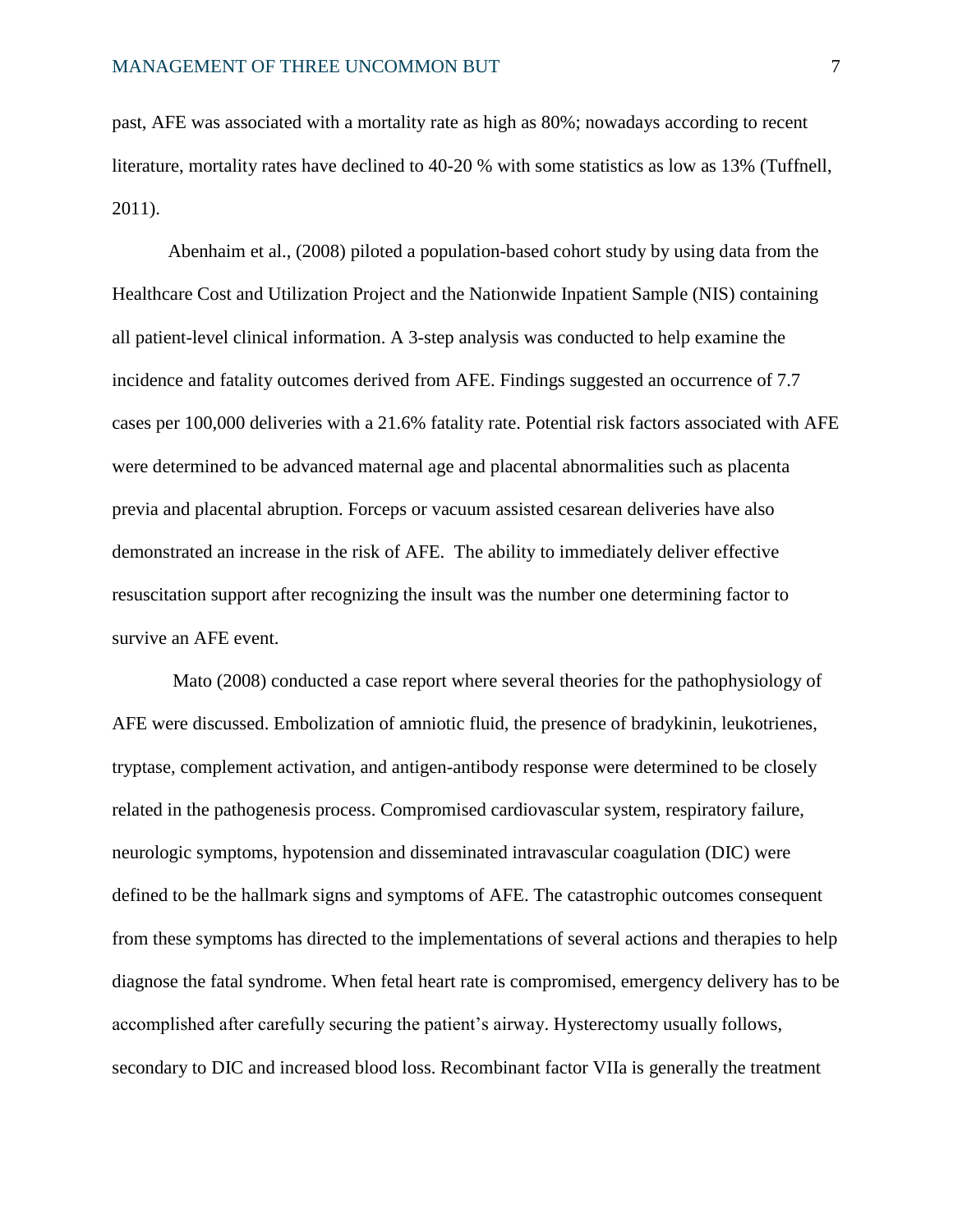to help achieve hemostasis. Increased pulmonary vasculature due to pulmonary embolism was successfully accomplished with nitric oxide administration. The study highlights the positive results that the vasodilatory properties of nitric oxide exert on the pulmonary hypertension.

According to Dean et al., (2012), AFE even when rare, should always be considered in the development of any obstetrical emergency that involves any of the above mentioned symptoms followed by precipitated hemodynamic instability. Anaphylactoid syndrome of pregnancy is the other name given to AFE since the entry of amniotic fluid, which contains higher concentrations of vasoactive and procoagulant factors, into maternal circulation, triggers the activation of all inflammatory mediators that will cause either a humoral or immunologic response. All these factors that cause a disruption in the coagulation cascade are typically responsible for the common prevalence of DIC during AFE.

Management of AFE in general, relies on the early diagnosis and rapid aggressive hemodynamic support. These measures include ACLS protocol follow up, correction of coagulopathy and immediate cesarean section to improve neonatal outcome and prevent fetal neurologic damage. TEE is also found to be a powerful tool to guide vasopressor therapy and promote adequate fluid resuscitation. Additional invasive approaches like extracorporeal membrane oxygenation, uterine embolization, cardiopulmonary bypass and exchange transfusions are proven to be practical by improving morbidity in the obstetrical emergency. Again, nitric oxide accompanied by other aerosolized prostacyclin administration helps by acting as direct vasodilators on the AFE related vasoconstriction.

The prognosis of amniotic fluid embolism can always be improved with the early diagnosis and prompt intervention to correct hemodynamics. However, despite of new approaches and therapies, morbidity among survivors is still significant. Awareness between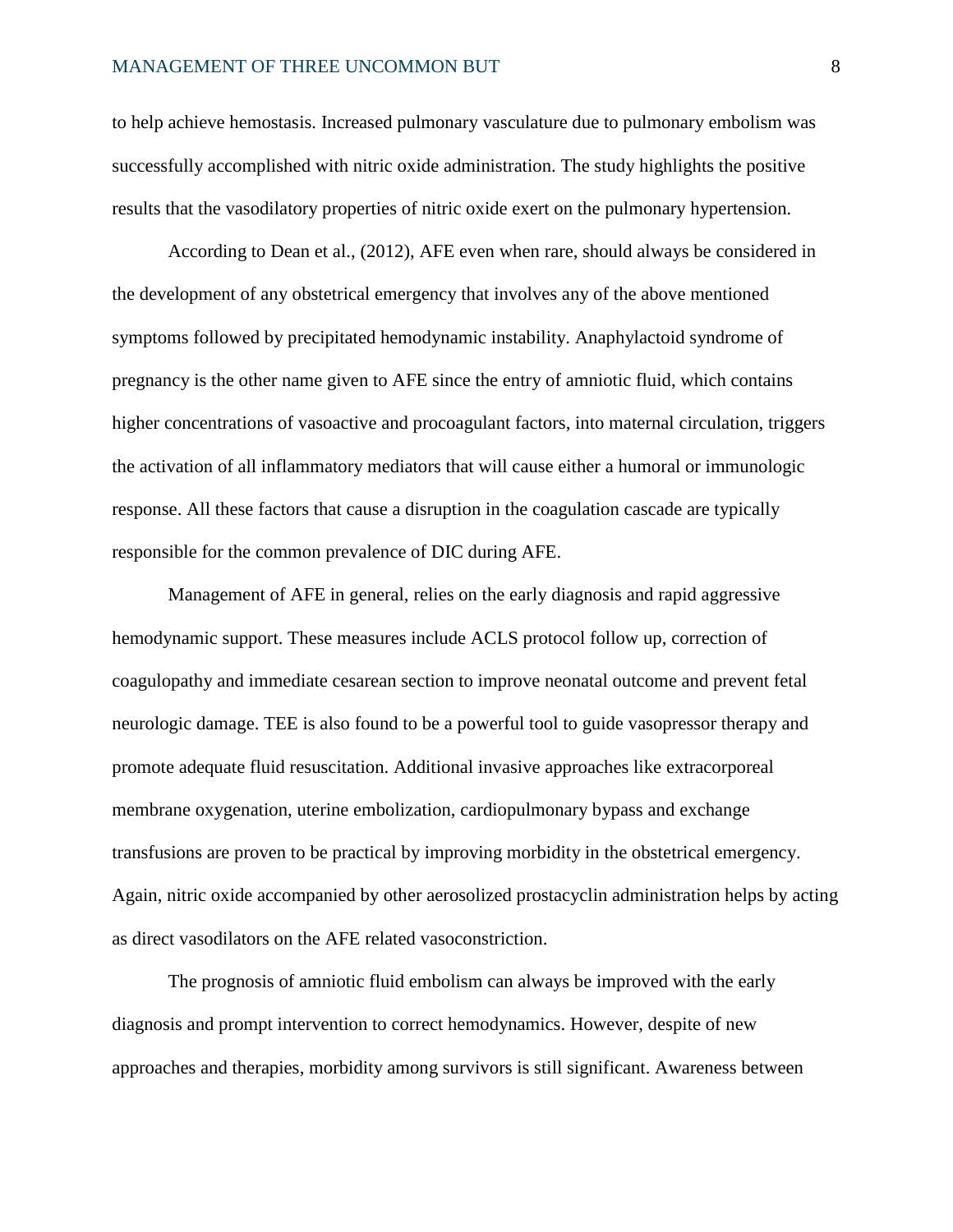clinicians and anesthesia providers is crucial in the progression of the incident and in the avoidance of all catastrophic events that can take place if adequate management of the emergency it is not attained. (Conde-Agudelo & Romero, 2009).

## Intraoperative Myocardial Infarction

Perioperative myocardial ischemia continues to be a major contributor of mortality and morbidity in patients after non-cardiac related surgeries with mortality rates up to 25% (Landesberg, 2003). Current literature estimates incidence ranges from 1-17%. However, this figure can be an underestimation because it does not put into account silent or unrecognized intraoperative ischemia (Singh & Antognini, 2011).

If an intraoperative MI is to occur, it will most likely peak during emergence and early postoperative period (Landesberg, 2003). General or regional anesthesia is not a risk factor even for high risk cardiac patients when administered without complications. However, postoperative stress especially during emergence is what causes ischemia, infarction and mortality (Landesberg, 2003). This postoperative myocardial ischemia is usually seen as ST depression and less likely ST elevation, is mostly silent (non-Q wave) and occurs up to 24 -48 hours after surgery (Landesberg, 2003).

Although myocardial ischemia is well understood in non- perioperative settings, the pathophysiology in the operating room is not always explicit (Singh & Antognini, 2011). Coronary perfusion pressure which can be estimated by the difference in the diastolic blood pressure and the left ventricle end diastolic pressure is an important factor in oxygen delivery (Singh & Antognini, 2011). This and the oxygen carrying capacity of blood, determine oxygen delivery to the myocardium. Ischemia results in case oxygen demand by the myocardium exceeds what is required. Usually, in the normal heart, increased need for oxygen is regulated by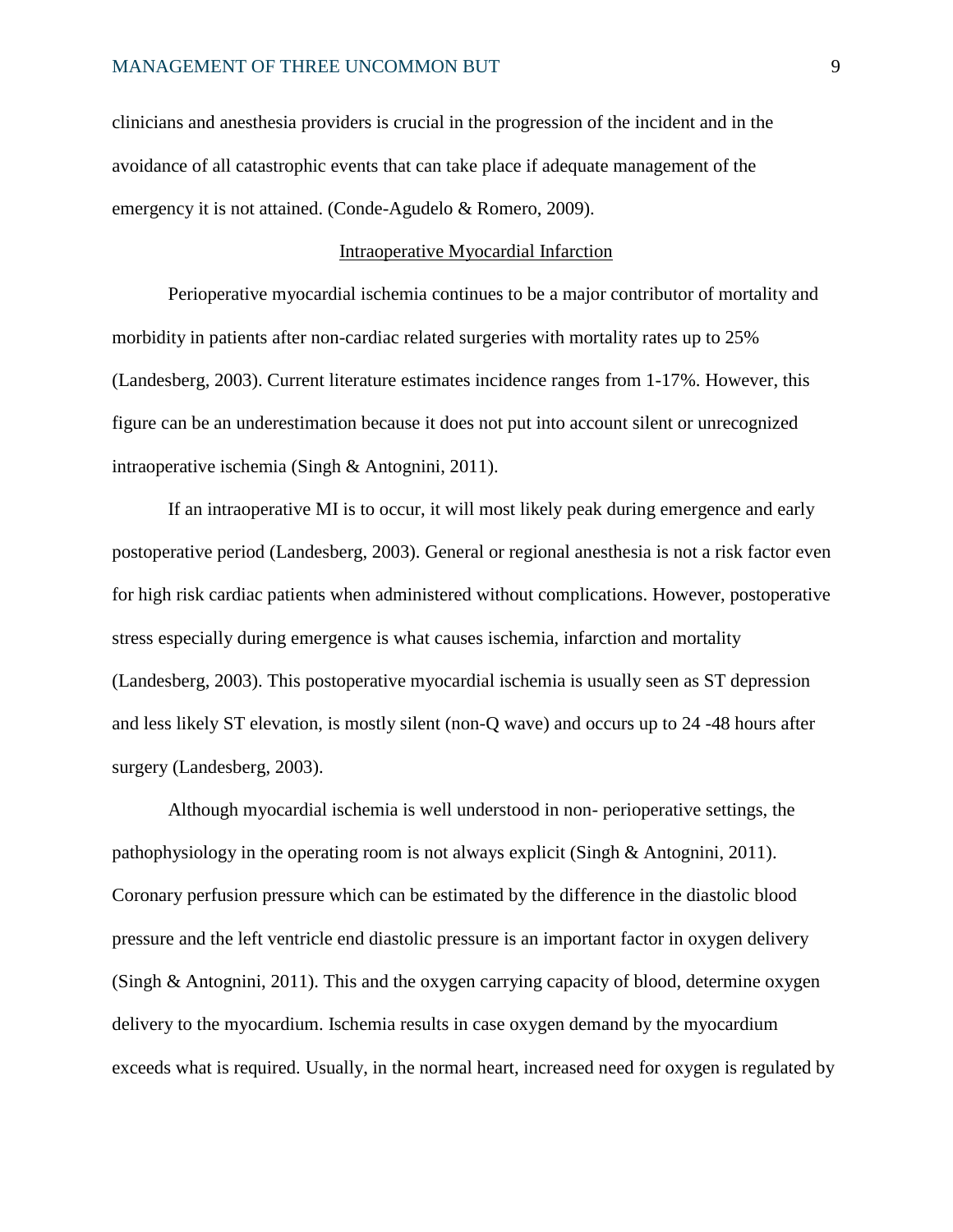coronary vasodilatation that increases oxygen delivery. In coronary heart disease, this ability is compromised (Singh & Antognini, 2011).

Acute myocardial ischemia occurs when an unstable atherosclerotic plaque ruptures causing a thrombus that blocks a coronary vessel hence blood supply to a particular portion of the heart muscle. Interestingly, there is no correlation between severity of preoperative coronary blockage or plaque size and the possibility of getting a perioperative myocardial infarction (Singh & Antognini, 2011). Factors such as intraoperative hypotension, increased sympathetic activity especially tachycardia and hypertension have been shown to increased risk of perioperative myocardial ischemia (Singh & Antogninin, 2011). Attenuation of these conditions especially during emergence is an important step in reducing incidences of ischemia ( Li, Wang, Wu, Li & Xie, 2013).

Recognition of risk factors during preoperative period is paramount. According to the ACC/AHA 2007 perioperative guidelines for non-cardiac surgeries, cardiac risk increases with : age, cardiac conditions such as past MI, angina, decompensated heart failure, significant arrhythmias, high grade valve disease, comorbidities such as peripheral vascular disease, CVA, diabetes, renal impairment, chronic pulmonary disease and poor exercise tolerance (Fleisher, Beckman, Brown, Calkins, Chaikof & Fleischmann, 2007). This guideline gives a systematic approach to identify high cardiac risk patients and allows the anesthesia provider opportunity to seek optimal cardiac condition prior to surgery hence reduce risk of cardiac related mortality and morbidity (Fleisher et. al, 2007). In a Chinese retrospective study analyzing 117,856 patients undergoing non-cardiac surgeries over 9 years, perioperative myocardial ischemia frequently occurred in male patients over 60 who had such risk factors as hypertension, diabetes and dyslipidemia. In the same study, 77% of patients with hemodynamic instability intraoperatively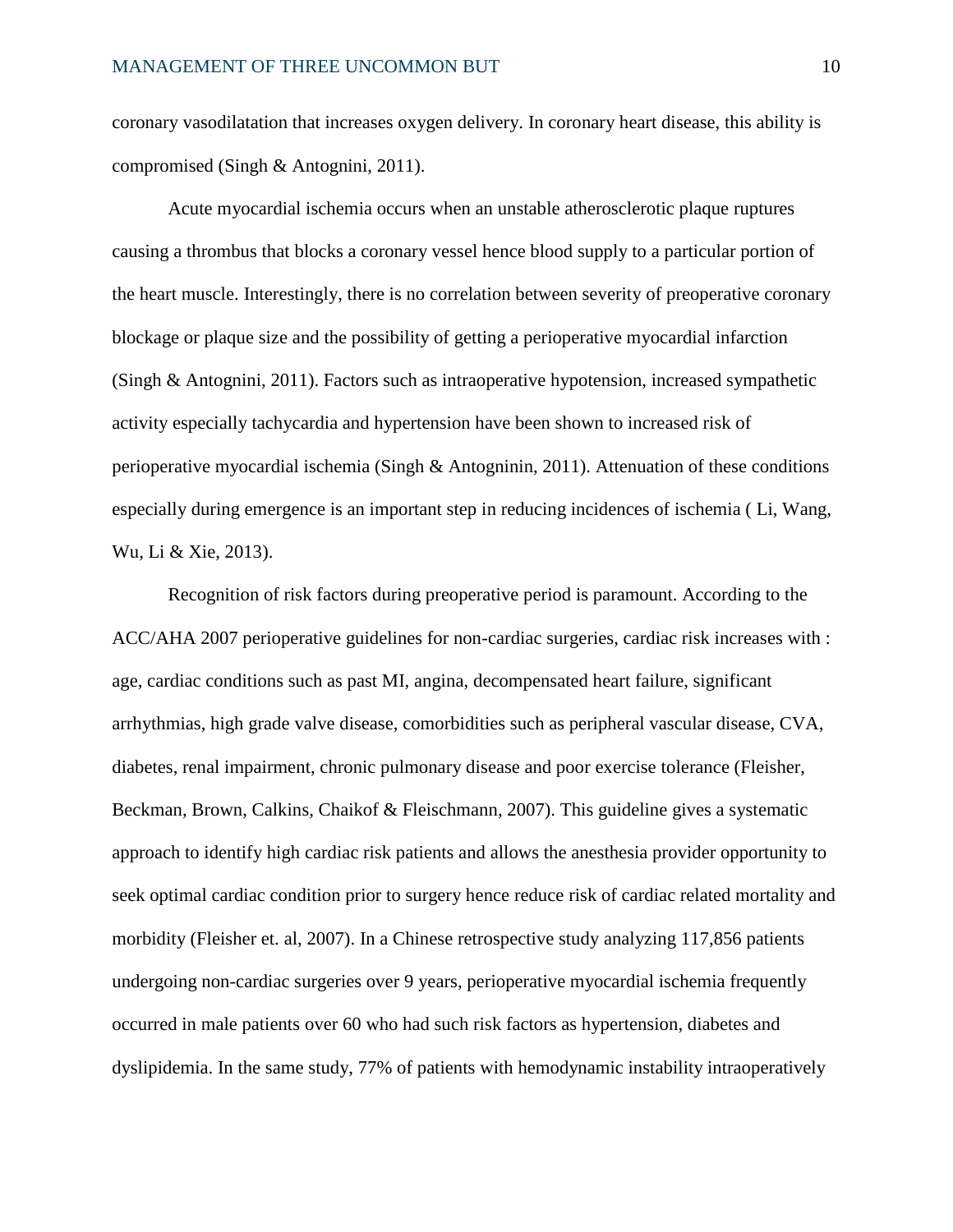especially with blood pressure labiality and increased heart rate suffered from myocardial ischemia or infarction within 72 hours of surgery (Li, Wang, Wu, Li & Xie, 2013).

In the operating room classic MI symptoms are masked by general anesthesia. Even with readily available monitors, it may not always be possible to detect ischemia (Singh  $\&$ Antogninin, 2011). Myocardial ischemia should always be suspected in patients that are hemodynamically unstable with cardiac risks (Singh & Antogninin, 2011). Suspicion should also be raised with arrhythmia, conduction abnormalities, unexplained tachycardia, bradycardia and elevation of cardiac filling pressures (Chu & Fuller, 2012).

Routine use of multiple leads to detect ST and T wave changes on the EKG can enhance detection. In a study by London et. al, leads 2 and V5 increased detection of ST changes by 80% while using leads 2, V4 and V5 increased sensitivity by 96% (Singh & Antogninin, 2011). Computerized analysis by the monitors is more sensitive than visual inspection but this was dependant on proper lead placement, preoperative EKG changes and default settings (Singh & Antogninin, 2011). Left ventricular wall abnormalities seen on the transesophageal echocardiogram are more foretelling of myocardial infarction than using EKG and can be used for diagnosis in the OR (Singh & Antogninin, 2011). In addition to wall abnormalities, new onset mitral regurgitation is indicative of myocardial ischemia (Chu & Fuller, 2012).

Ischemia or infarction intraoperatively before incision by the surgeon should be indication to delay the case until the patient is stable (Singh  $\&$  Antogninin, 2011). If surgery is in progress, inform the surgeon because surgery should be expedited while the anesthesia provider stabilizes the patient by improving coronary blood flow and oxygen delivery while reducing oxygen demand (Singh & Antogninin, 2011).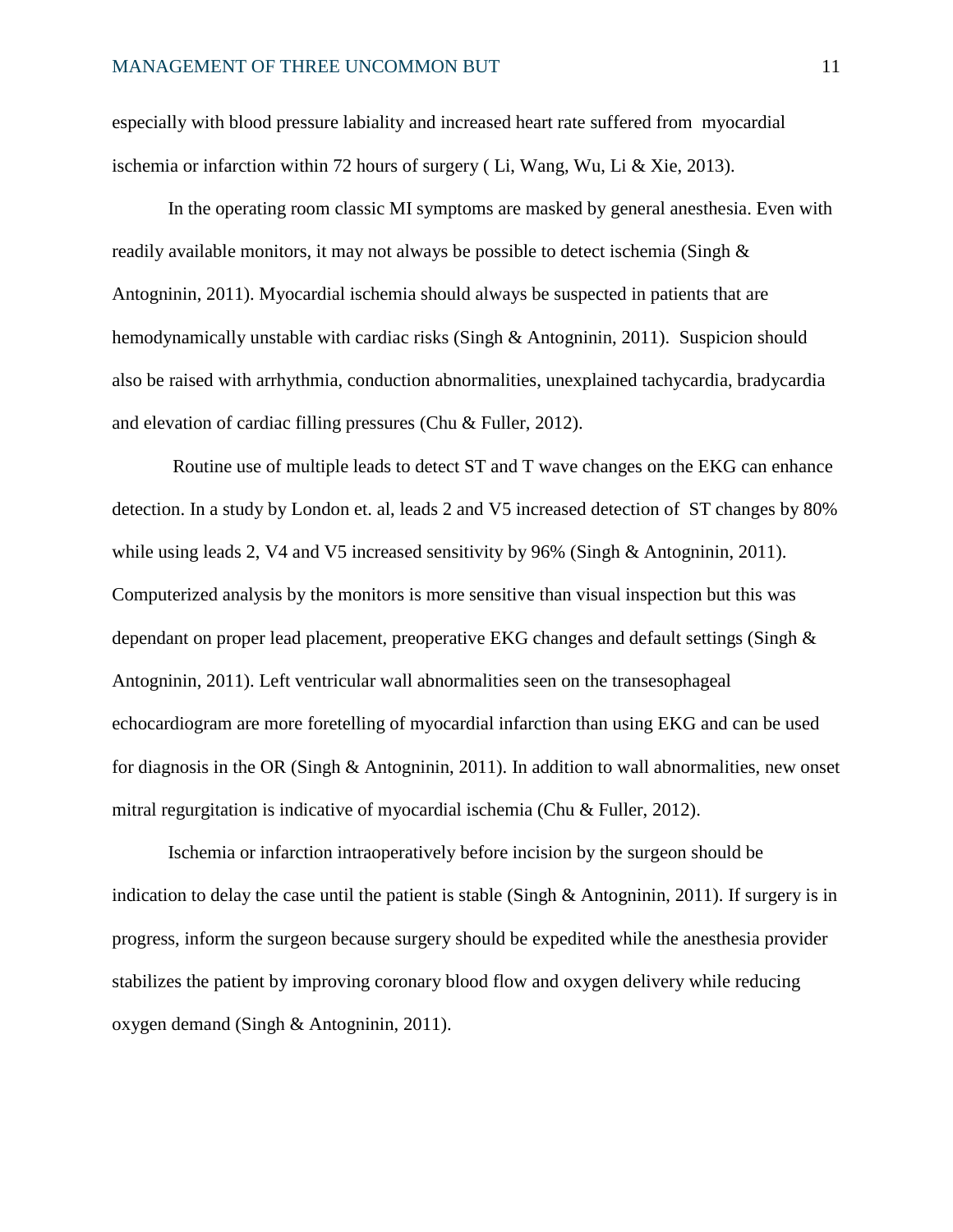After myocardial ischemia/infarction is identified, oxygen demand should be decreased by; use of pain control and beta blockers to slow the heart rate and increasing supply by increasing FIO2 to 100%,. Beta blockers should be held for bradycardia or hypotension. Diastolic blood pressure should be maintained to improve coronary perfusion pressure. Nitroglycerin can be used to achieve this as long as the patient is not hypotensive (Chu & Fuller, 2012). Treat hypotension or hypertension accordingly. Consider placing an arterial line and central line, check labs including CK/ troponins and treat anemia with packed red blood cells (Chu & Fuller, 2012). If hemodynamics are stable and surgical bleeding is acceptable, a post op cardiac consult, statins, ACE inhibitors and aspirin can be started after surgery (Singh  $\&$ Antogninin, 2011). If the patient is hemodynamically unstable, blood pressure support with vasopessors and assessment/ placement of intra-aortic balloon pump is indicated. If the patient has an ST elevated myocardial infarction then cardiac catheterization is preferred if coagulation is acceptable (Singh & Antogninin, 2011).

The anesthesia provider plays in important role in reducing cardiac related mortality and morbidity. His or her actions during the preoperative and intraoperative period have repercussion long after the patient leaves the operating table. Prevention of perioperative myocardial events begins with understanding the pathophysiology of myocardial ischemia, good preoperative assessment to evaluate cardiac risk, use of sensitive diagnostic tools to identify the event and reduction of intraoperative cardiac stressors especially during emergence. Intraoperative hypotension, increased heart rate and hypertension during emergence have been shown to be detrimental to the myocardium especially in patient with increased cardiac risk and should be avoided.

### **Project description:**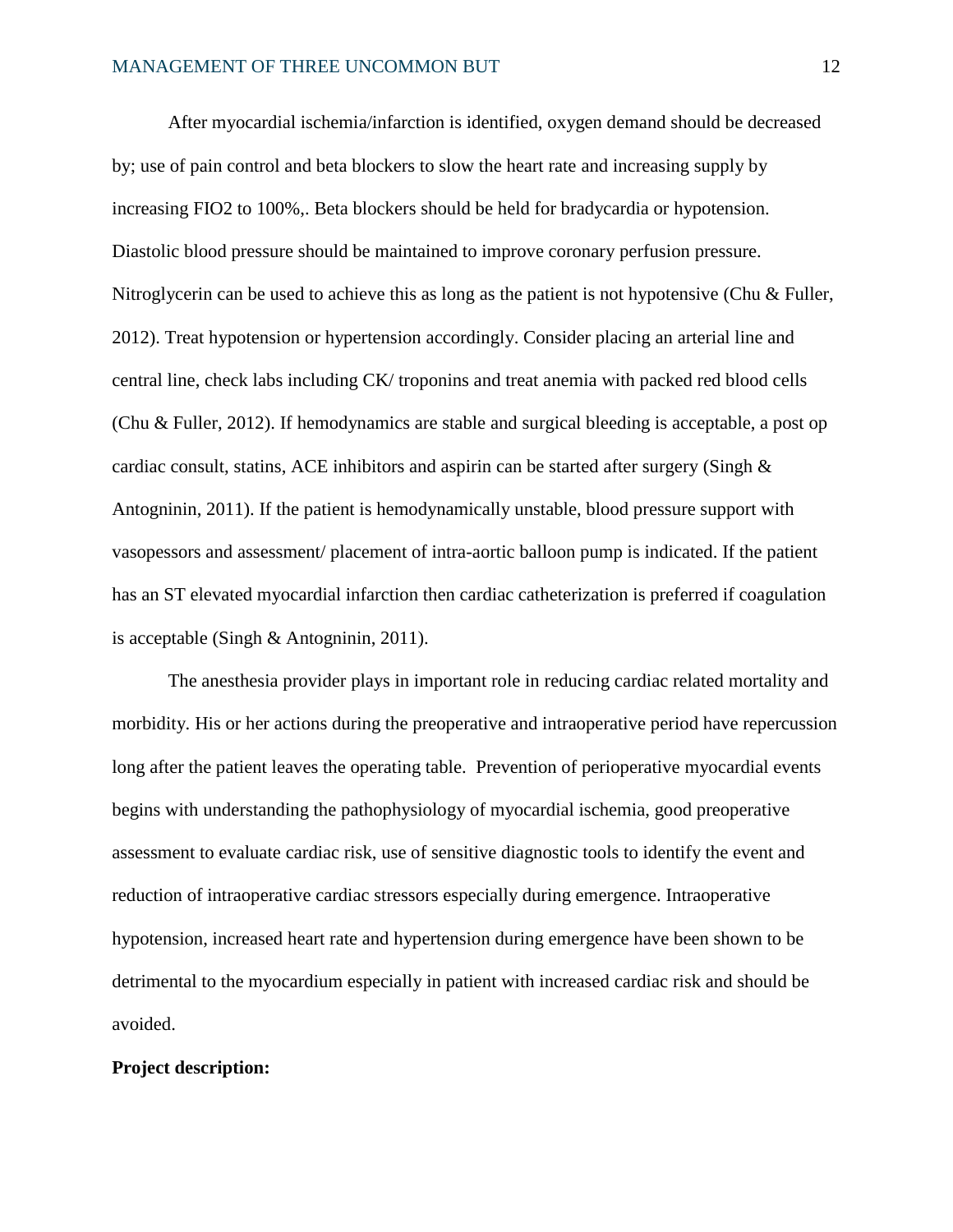After identifying the three uncommon but potentially detrimental anesthesia related emergencies a methodical literature review was conducted by all the members of this group. Only those resources and articles that boast the strongest level of research and that were conducted by individual qualified to lead in a research study were selected. Additional efforts were made to include the most recent information into the project to add more credence to the information to be presented.

As per the perception of the authors of this paper, the problem as stated above was the lack of experience and inadequate exposure to the aforementioned anesthesia related emergencies. The goal is to provide in a simple systematic way, information that can assist the junior nurse anesthesia student at Adventist University of Health Sciences in understanding, identifying, managing and possibly preventing these anesthesia related emergencies. The information will be presented in the form of an interactive PowerPoint lecture where various prompts and visuals aids will be incorporated to facilitate the learning process.

The PowerPoint presentation will involve strategically placed questions on key points with possibly a reward for correctly answering the questions. This method will be employed in an attempt to engage the audience catch and maintain their attention and create an environment that is more of a social gathering while presenting invaluable information that will equip them with the tools needed to deal with the anesthesia emergencies being discussed.

A trifold poster will then be designed and created with a detailed summary of the three emergencies being studied. A brief background of the emergency will appear at the top of each column of the trifold poster. Information to be incorporated in the background include: brief history, relative incidence and mortality and morbidity associated with the emergency. Below the section on background the classic signs and symptoms will be included and possibly a schematic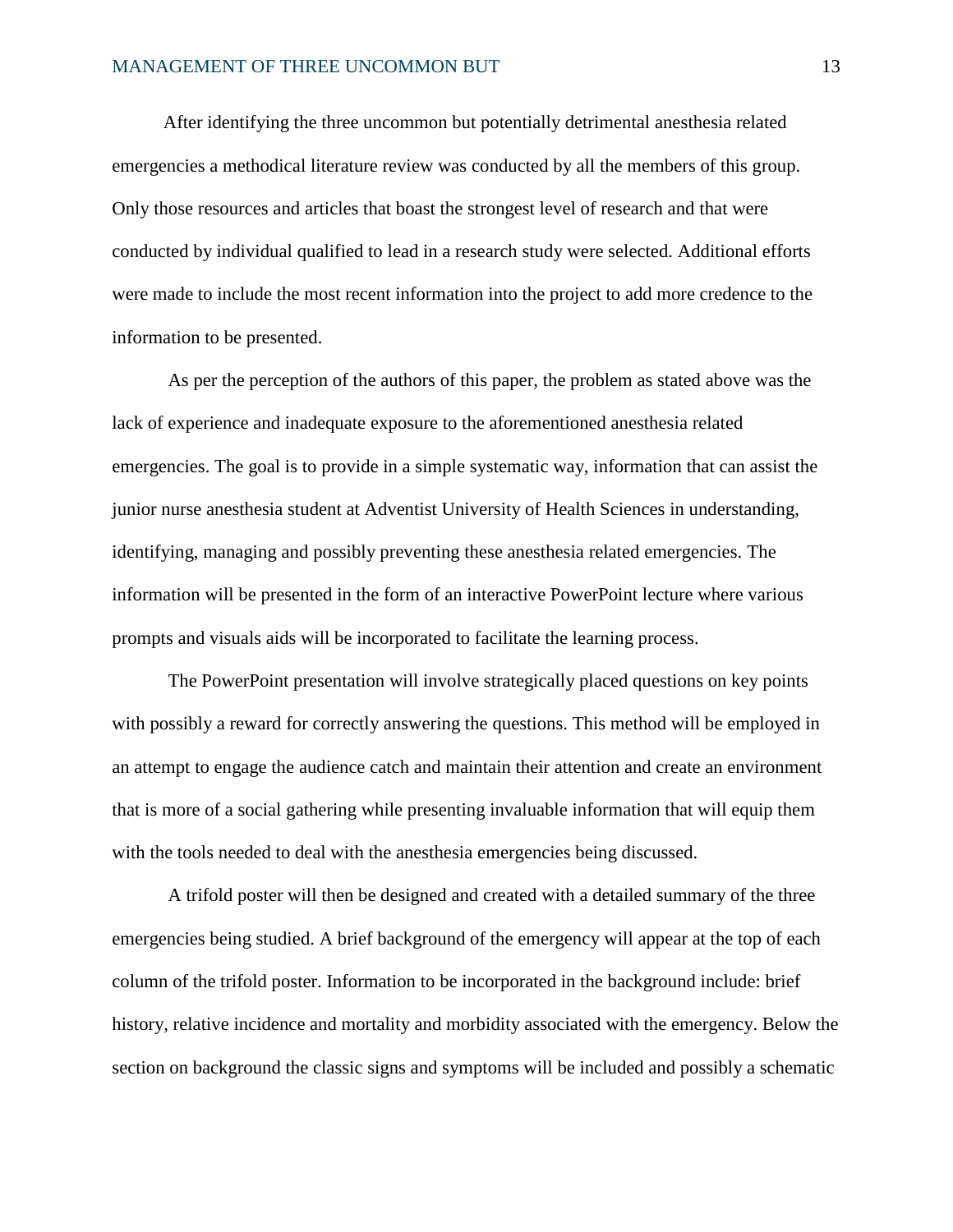diagram for eliminating differential diagnoses and identifying the specific emergency will be incorporated. The best evidence based treatment and management techniques will then appear before the last section on possible methods of preventions.

Still in discussion is whether or not to include a lab simulation before and after the classroom PowerPoint presentation. The final details of that will be discussed and a conclusion made in advance to the proposed date of the presentation. The inclusion of a simulation will add more assurance that the information presented will be understood and retained by the junior anesthesia students.

# **Evaluation plan:**

As mentioned before the project will aim to equip the junior nurse anesthesia student with the knowledge needed to be able to identify and manage as well as possibly prevent the three anesthesia related emergencies that formed the focus of this paper. The best method of evaluating ones knowledge is by testing that knowledge whether by a theoretical type test or by having them put into practice the knowledge that they have via a practical exam.

Taking this into account, exam questions will be formulated to test the knowledge and understanding of the junior anesthesia students in relation to the emergencies. Prior to presenting the information on the PowerPoint pretest questions will be administered to the students. After completion of the pre-test, data will be collected and the questions graded. The PowerPoint presentation will then be presented by the authors of this paper. After the presentation the same pre-test exam will be given to the junior anesthesia students and upon completion data will be collected again and graded. The authors of this paper has decided that an improvement in score of greater than **20%** from pre to post-test will indicate success in increasing the knowledge of the student on the three emergencies.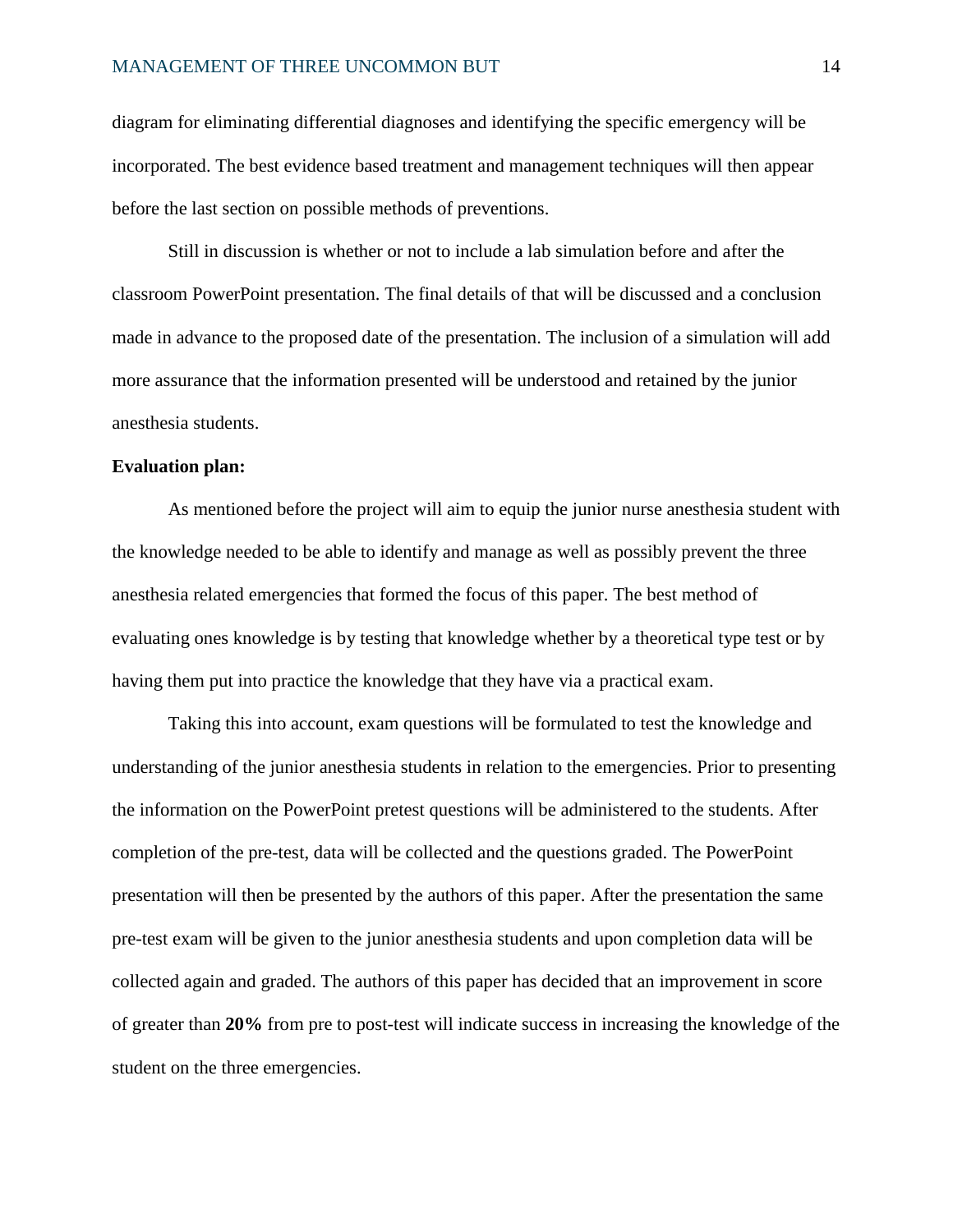Additionally, as described above, the inclusion of a simulation lab may also be added to the project to assess and evaluate the effectiveness of the presentation in increasing the knowledge and understanding of the intricacies of these three uncommon anesthesia related emergencies. If included, the simulation lab will probably follow the same format of the pre and post-test. A volunteer junior anesthesia student will be placed in the simulation lab and one of the emergencies played out and the student evaluated on how they identify and manage the emergency. The other junior anesthesia student will watch the simulation from a remote location where their input cannot be ascertained by the volunteer student. After completion of the simulation no debriefing would be given. The PowerPoint lecture will then be given. Using the same volunteer, the same emergency simulation would be run and a thorough evaluation of his/her management and how much it has changed would be noted.

## **Results and Conclusions:**

After completing the implementation of the project and taking into consideration all set goals and the results of the pre and post-test, it is fair to conclude that the project was a success. Although the lab simulation was not included in the evaluation, the results of the pre and posttest affirmed the immense success of the implementation of the project. The authors of this paper originally projected that a 20% increase from pre-test to the post-test would be considered significant and form the basis to conclude that the presentation of the anesthesia related emergencies increased the junior anesthesia student's knowledge about the topics. The average pre-test score was 4.65 correct responses out of 15 with the lowest score being 3 and the highest score being 7 out of 15. This worked out to an average percentage of 31% on the pre-test.

The post-test scores came back and surpassed expectations. The average was 9.61 correct responses out of 15 with the lowest score being 3 and the highest being 12. This resulted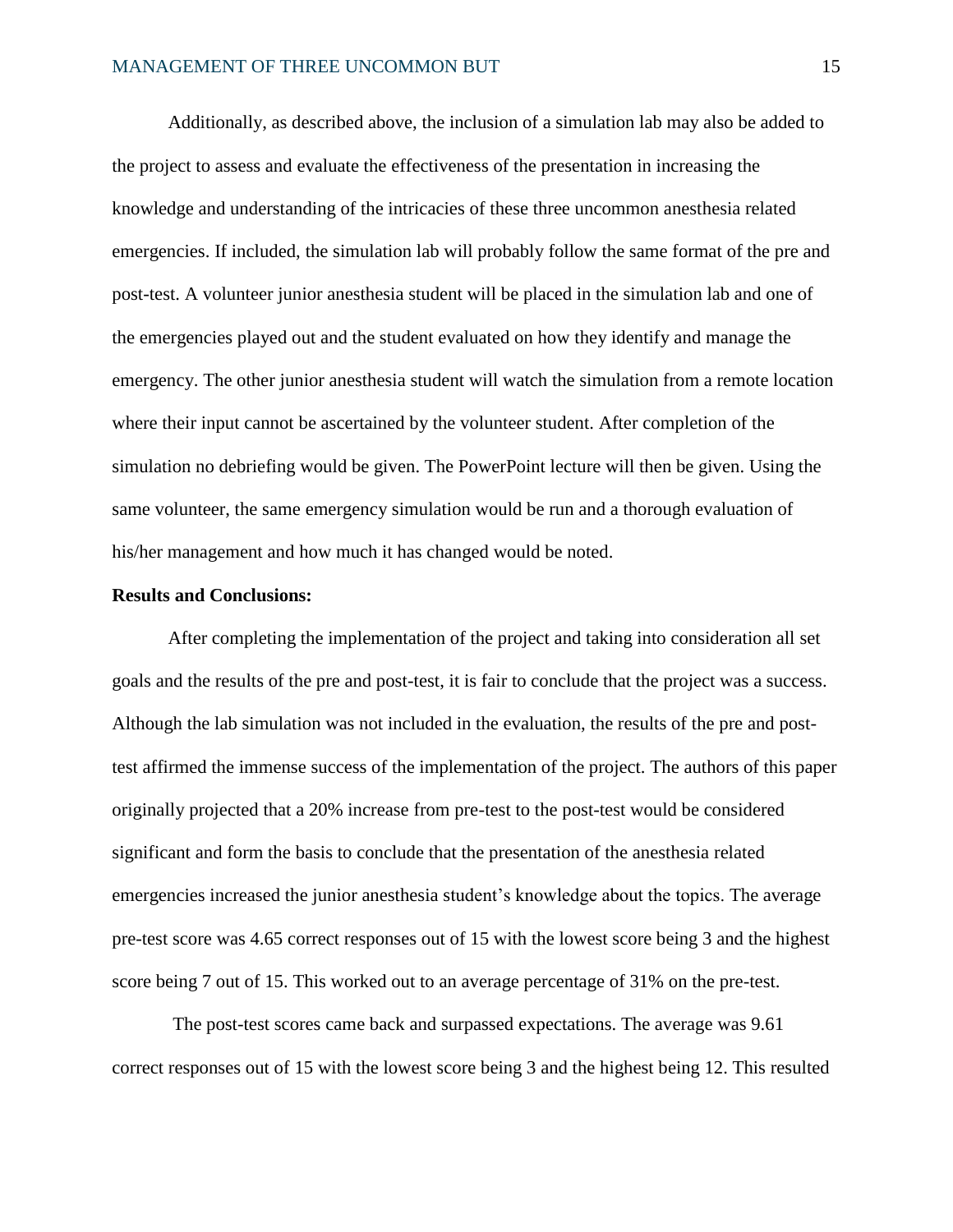in an average percentage of 64.1%. This was an increase by 5 correct questions and a total percent increase of 106.45%. The standard deviation was calculated to be 1.11 for the pre-test and 1.80 for the post-test This confirmed that the project was a success and the information presented was understood by the junior anesthesia student. The objectives were met and it can be concluded that the presentation built on the existing knowledge of the junior anesthesia student. The authors of this paper hope that the increase in knowledge will be lasting and go to serve the junior anesthesia students throughout the rest of their anesthesia careers.

The current project has many implications for the anesthesia provider in general. Even though operating room emergencies like the ones discussed above do not happen all the time, they comprise a serious threat to the surgical patient population when they do occur. Access to quality healthcare is essential to the health of a community but optimal surgical attention and knowledge by the anesthesia provider is essential for the prevention and management of major operating room crises. Implementation of strategic management tools deals with long-term decision-making process and the ability of the anesthesia provider to respond in a timely manner during catastrophic conditions, therefore, a better understanding of the anesthesia team plays a decisive role in the anticipated outcomes.

The findings in the research shows that despite the distinction in the complexity of the three different operating room emergencies anteriorly discussed, they all require similar approaches to safely manage the circumstances. Being aware and having an extensive understanding of the possible complications, critically analyzing the symptoms and being able to promptly respond with the best appropriate treatment, will guarantee the anesthesia provider as well as the patient, a much better prognosis and a much healthier recovery.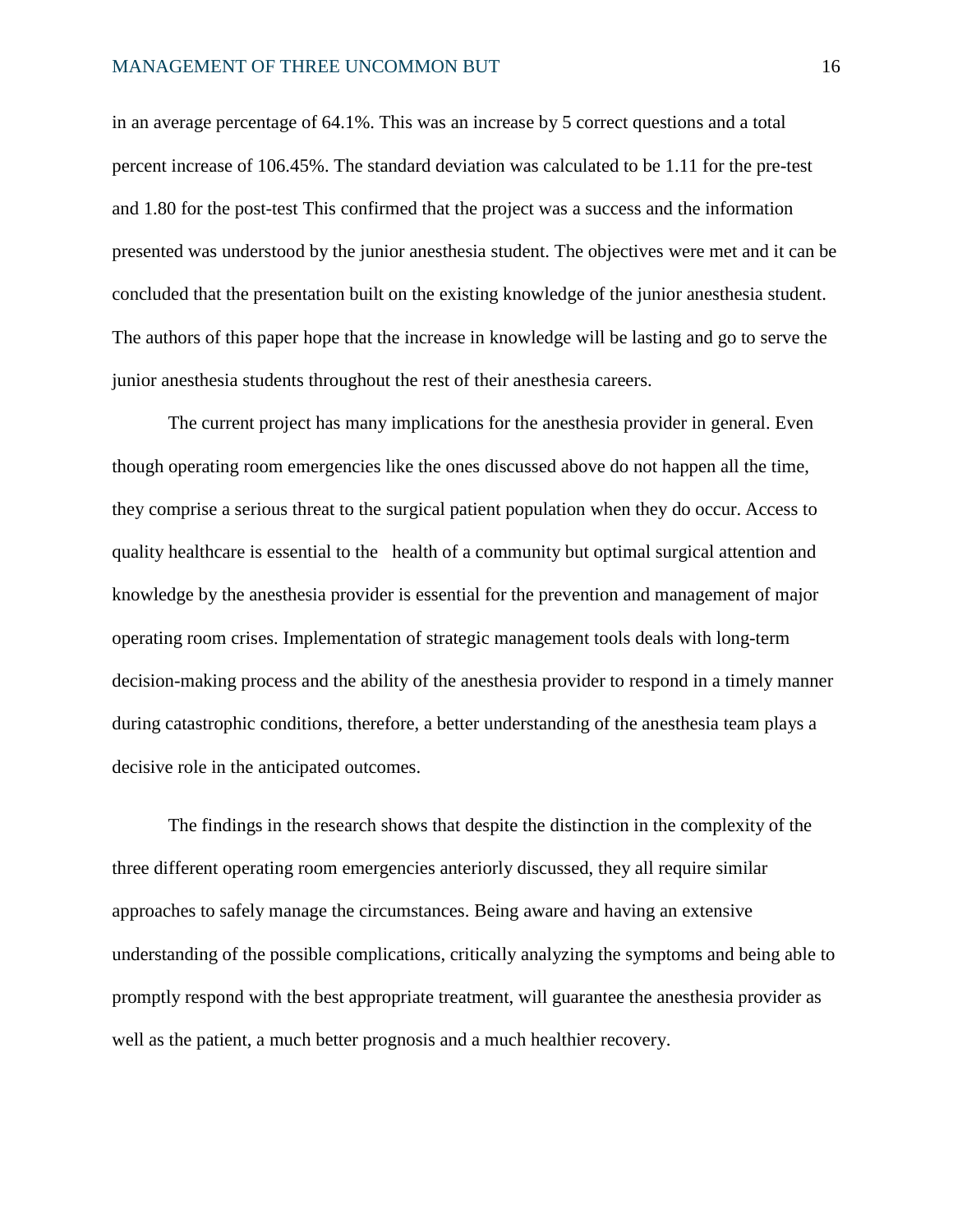Interestingly, there were two most frequently missed questions in both the pre and posttest. Consistency in failing to answer the questions correctly can be attributed to; poor understanding of the content presented, poor comprehension of the question, or poor construction of the question. Perhaps better construction of the questions would lead to even better scores in the post test in the future. Overall, the students appeared to have good background understanding of the subject matter in all three topics. This made it easier to add to their existing knowledge as evidenced by both the pre and post-test.

The project was deemed a success as the information presented was well understood by the junior anesthesia student. The objectives were met and it can be concluded that the presentation built on the existing knowledge of the junior anesthesia student.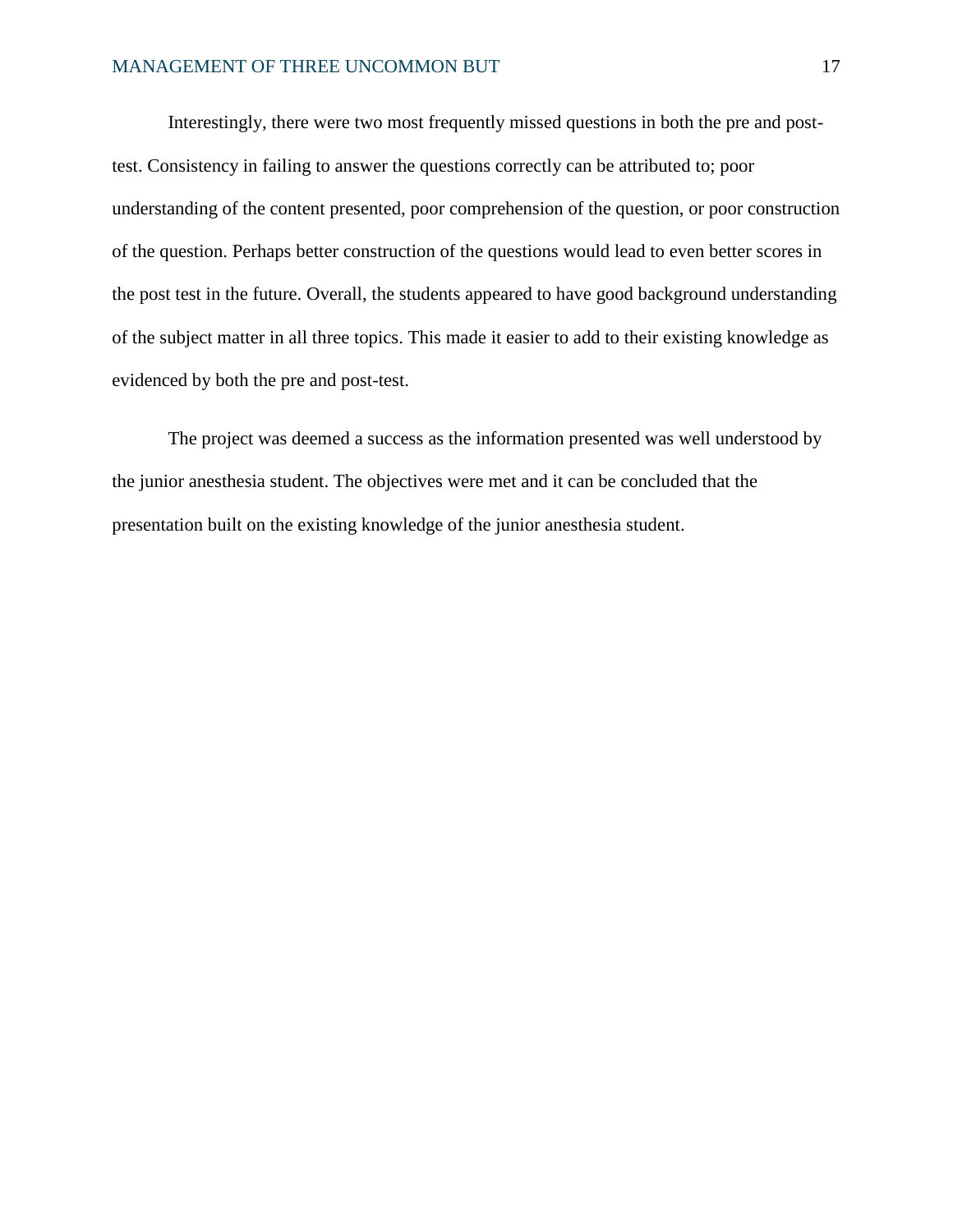## **References**

- Abenhaim, H. A., Azoulay, L., Kramer, M. S., & Leduc, L. (2008). Incidence and risk factors of amniotic fluid embolisms: a population-based study on 3 million births in the United States. American Journal of Obstetrics & Gynecology, 199, 49e1-49e8. http://dx.doi.org/10.1016/j.ajog.2007.11.061
- Beecroft, C., & Davies, G. (2013). Systemic toxic effects of local anaesthetics. *Anaesthesia and Intensive Care Medicine. 24,* 146-149
- Berrio Valencia, M., & Silva, J. (2013). Protocoal and importance of using the kit for local anesthetic systemic toxicity. *Colombian Journal of Anesthesiology. 1,* 1-6. http://dx.doi . org/ 10. 1016/j.rca.2013.06.005
- Chu, L., & Fuller, A. (2012). *Manual of clinical anesthesiology*. (1 ed., pp. 1332-1333). Philadelphia, PA: Wolters Kluwer/ Lippincott Williams & Wilkins.
- Conde-Agudelo, A., & Romero, R. (2009). Amniotic fluid embolism: an evidence- based review. American Journal of Obstetrics & Gynecology, 201, 445.e1-13. http://dx.doi.org/10.1016/j.ajog.2009.04.052
- Dean, L. S., Rogers III, R. P., Harley, R. A., & Hood, D. D. (2012). Case scenario: amniotic fluid embolism. Anesthesiology, 116(1), 186-192
- Didier, M. & Sinead A. (2010). Management of local anesthetic toxicity. *International Anesthesiology Clinics, 48, 4,* 117-140
- Fleisher, L. A., Beckman, J. A., Brown, K. A., Calkins, H., Chaikof, E., & Fleischmann, K. E…Robb, J. (2007). ACC/AHA 2007 guidelines on perioperative cardiovascular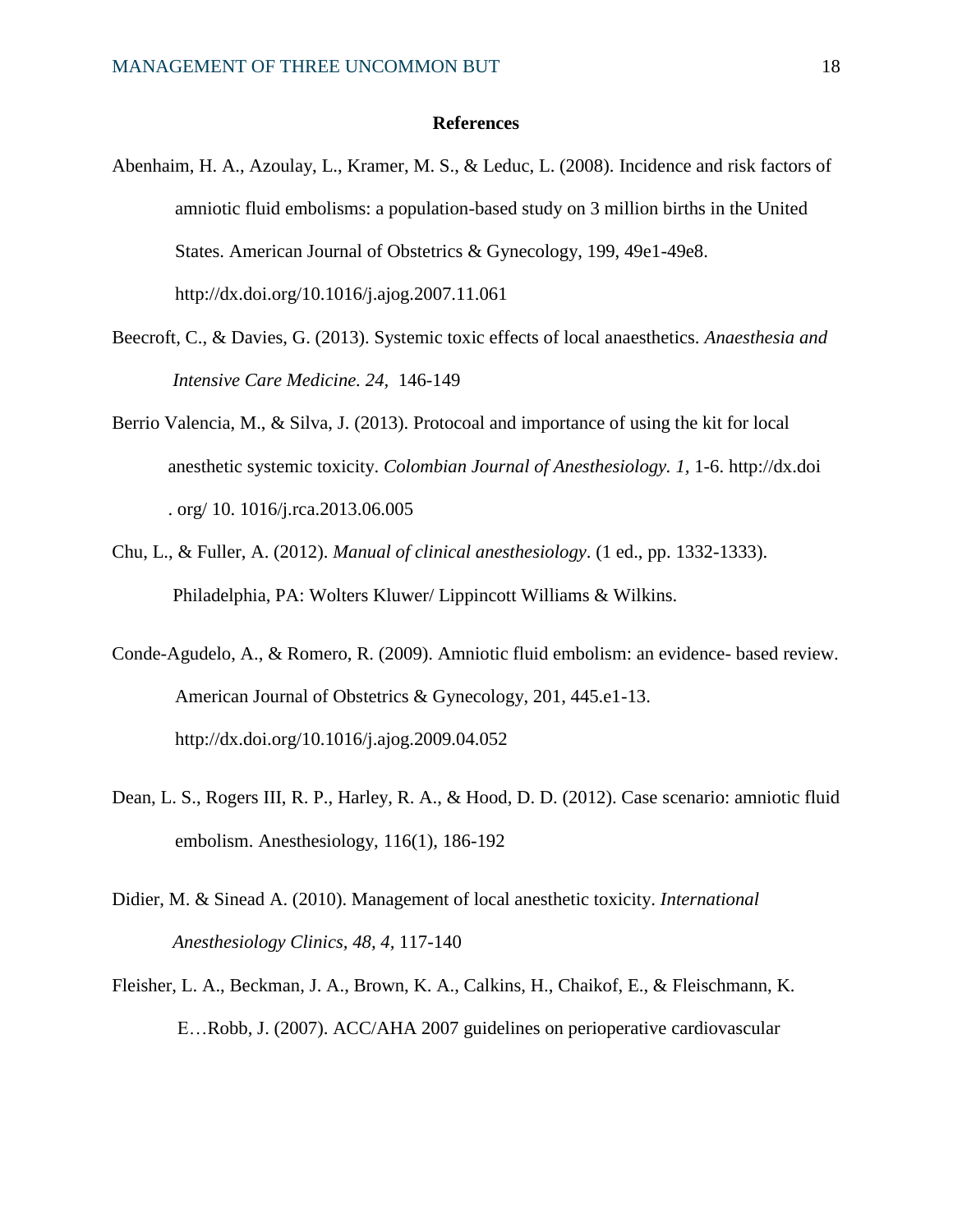evaluation and care for non-cardiac surgery. *Circulation*, *116*, e418-e500. doi:

10.1161/CIRCULATIONAHA.107.185699

- Goyal, C. R., & Shukla, C. R. (2012). Local anesthetic systemic toxicity (LAST) Should we not be concerned? *Medical Journal Armed Forces India, 68,* 371-375. http://dx.doi.org/10.1016/j.mjafi.2012.02.011
- Landesberg, G. (2003). Perioperative myocardial infarction: Facts and perspective. *Journal of Cardiothoracic and Vascular Anesthesia*, *17*(1), 90-100. Retrieved from adu.edu/science/article/pii/S105307700247718X
- Li, S., Wang, D., Wu, X., Li, N., & Xie, Y. (2013). Perioperative acute myocardial infarction increases mortality following noncardiac surgery. *Journal of Cardiothoracic and Vascular Anesthesia*, doi: 1053-0770/2601-000136.00/0
- Mato, J. (2008). Suspected amniotic fluid embolism following amniotomy: a case report. AANA Journal, 76(1), 53-59. Retrieved from www.aana.com/aanajournal.aspx
- McDonnell, N. J., Chan, B. O., & Frengley, R. W. (2007). Rapid reversal of critical hemodynamic compromise with nitric oxide in the parturient with amniotic fluid embolism. International Journal of Obstetric Anesthesia, 16, 269-273. http://dx.doi.org/10.1016/j.ijoa.2006.10.008
- Mulroy, M. F. (2003). Systemic toxicity and cardiotoxicity from local anesthetics: Incidence and preventive measures. *Regional Anesthesia and Pain Medicine, 27, 6,* 556-561. doi:10.10 53/rapm.2002.37127
- Nagelhout, J., & Plaus, K. (2013). Nurse anesthesia. (5 ed., pp. 125-144). St Louis: Elsevier.